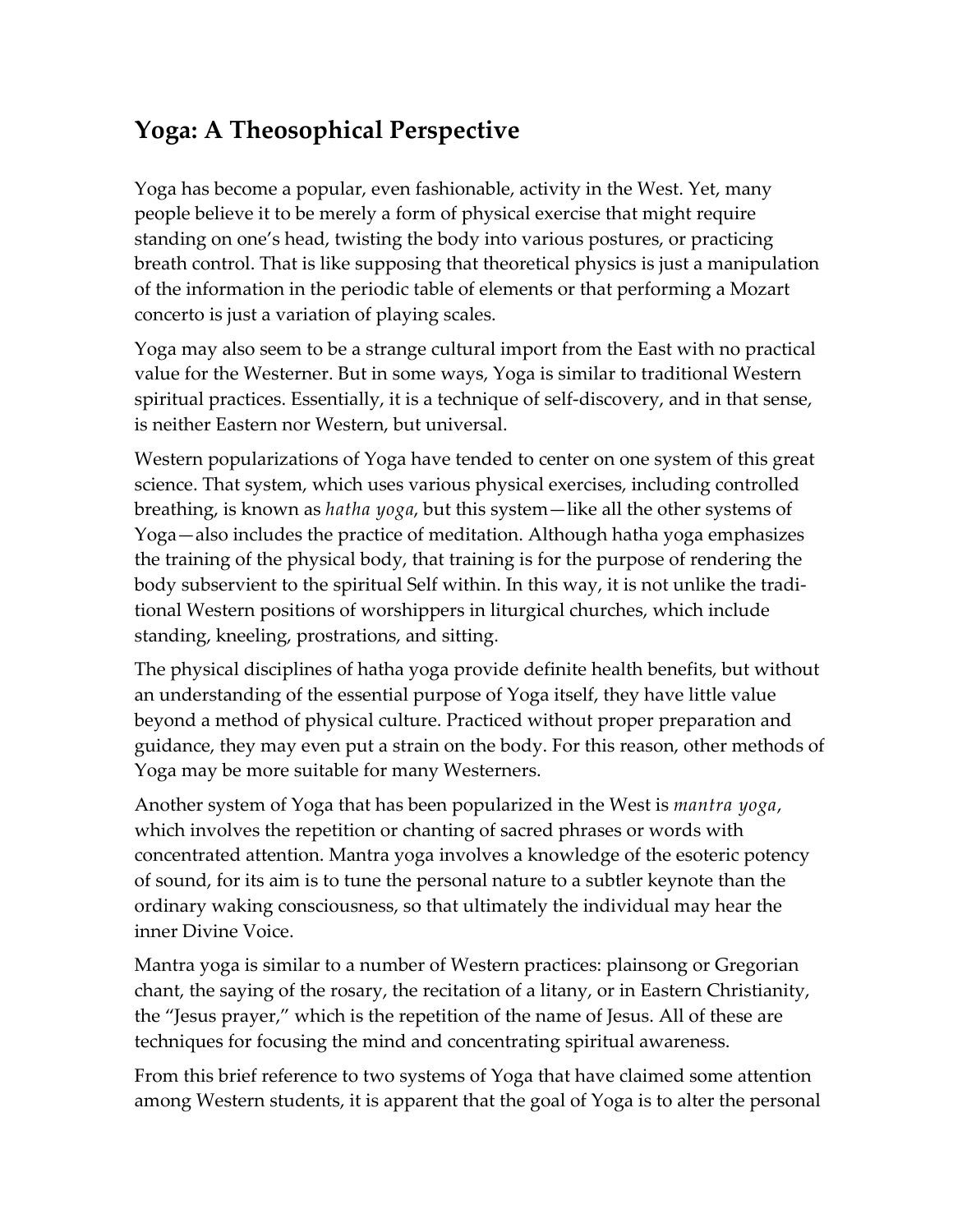nature, to make it more responsive to the inner Self. The word itself gives us a clue to what Yoga is really about. *Yoga* is a Sanskrit word that comes from the same ancient root as English *yoke* and Latin *jungere* (which we have in words like *junction*, *juncture*, and *join*). That root means "union."

The union that is Yoga's aim may be experienced at various levels. The forces of our body and mind, which are often tugging at each other in different directions, need to be united—to be brought into harmony. The united body and mind in turn need to be connected with something still deeper, which we may call Spirit, or the immortal Self, our real identity behind the evanescent personality. And, finally, there is the ultimate union of our individual Spirit with the Universal or Supreme Spirit, which is both imminent and transcendent.

Union with the Infinite is the highest goal of Yoga; the various forms of this ancient science are designed to lead eventually to that supreme union. Because of this identity of aim in all the forms, the word *yoga* is used to designate all the methods by which union is achieved. Each method is a technique of self-exploration, involving a system of self-training that leads toward the goal.

Many methods of Yoga overlap in their use of certain techniques, and all of them recognize the validity of certain basic disciplines. The latter include right physical discipline, right breathing, right moral behavior with respect to others and with respect to oneself, and the practice of meditation. The attunement and integration of every aspect of one's nature—physical, emotional, mental, and spiritual—is the goal of Yoga as well as the foundation of all the disciplines taught by the various systems.

The practice of real Yoga is no easy task, for it involves a harmonization of one's whole being. It also requires that one's motive for self-realization must be selfless, without thought of self-aggrandizement or the achievement of power over others. Yoga is a means of altruism or *agape*, a term used by the early Christians for divine love expressed in our lives.

Among the various forms of Yoga, four are especially valuable for Western students. They are appropriate because their successful use requires less guidance and direction than some of the other methods. These four systems are all interconnected and are by no means exclusive of each other. Each focuses on one aspect of our total being and therefore supplements the others.

*Karma yoga* is the path of action. It is suitable for those who are moved by a passionate sympathy for suffering, and wish to do something about it. Those who follow this path of action purify their motives, removing all taint of self-interest. It is the path of Mother Teresa and others like her who devote their lives to service.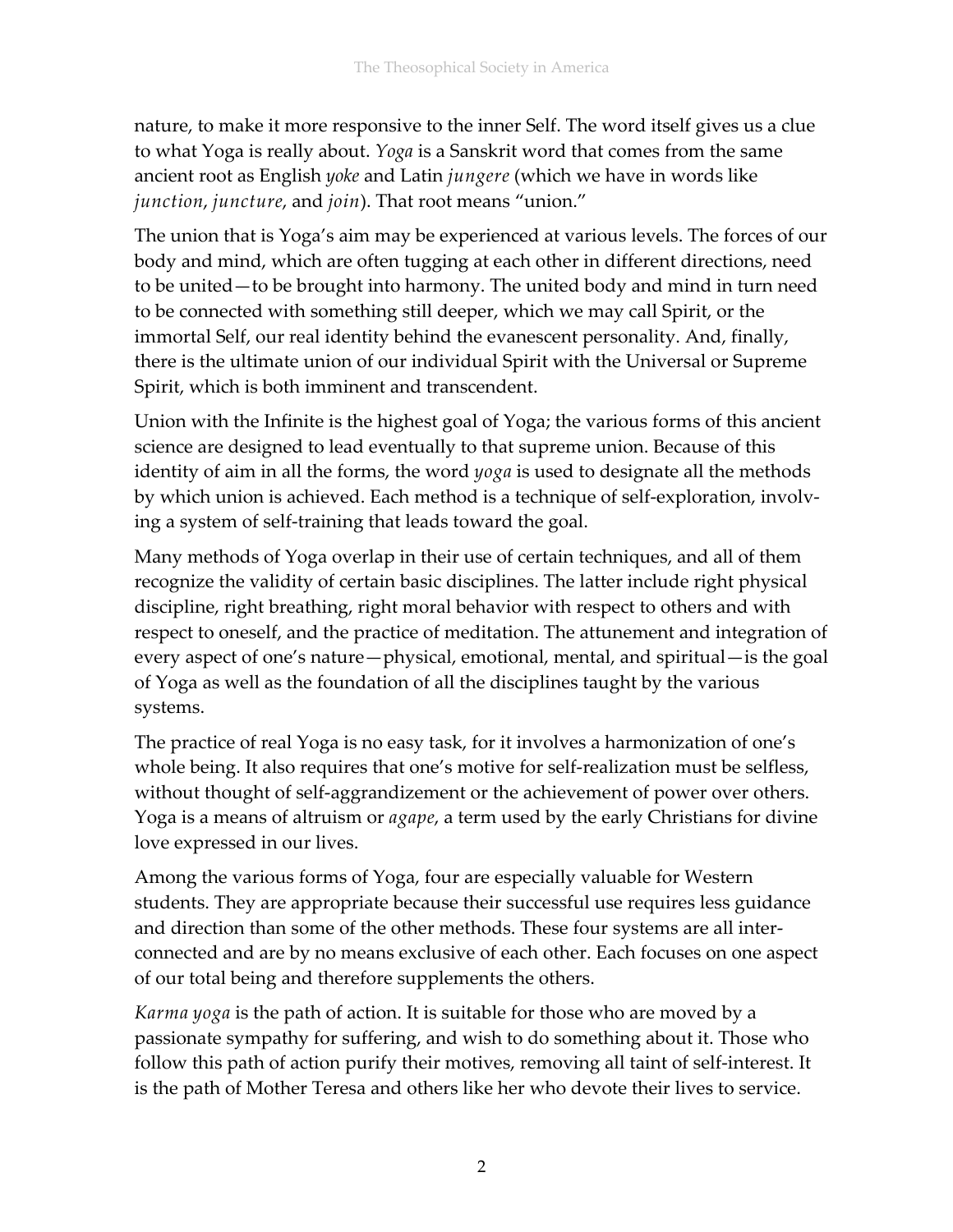To practice karma yoga, however, we do not need to join a religious order or move to India. Every helpful act, every unselfish thought or word, is a practice of karma yoga. Through simple concern for the welfare of others, we can all be practitioners of karma yoga and come to an ever-closer union with the Divine Life, which is in all things and all beings.

*Bhakti yoga* is the way of devotion. It places the emphasis on love, not just as an emotion, but as a dedication and self-surrender to the Supreme Reality, in whatever form it may be conceived. That form may be an incarnation of the Godhead, such as Christ or Krishna. It may be a great sage, a God-realized or enlightened person whom the devotee follows. It may even be a mental image of the divine, such as the Divine Mother.

This is the yoga on which Christianity and some other great religions are based. It is a path that helps many people to begin their climb to the mountain peak of spiritual union—the way for those with devotional natures, whose joy is to lose themselves in adoration of the Divine. But we can all follow it by honoring the sources of wisdom and compassion, wherever they appear.

*Jñana yoga* puts emphasis on knowledge—not just ordinary factual knowledge, but insight into the eternal truths that lie beneath the surface facts of life. The word *jñana* is related to the English "*to know"* and the Greek *gnosis*. It refers to knowledge resulting from a direct experience of reality.

H. P. Blavatsky said that jñana yoga is especially suited for Westerners. One who follows it continually strives for a fuller and deeper understanding of the meaning of life. Like a good scientist, the practitioner of jñana yoga is not afraid to discard outworn theories or views of reality, but ever seeks an undistorted vision of the whole. We can each practice this Yoga by viewing with critical discrimination all ideas around us and reserving judgment on what we do not understand.

*Raja yoga*—the kingly science—incorporates the main features of all the others This royal road includes disciplines to order one's life, purify the emotions, expand the intellect, and unify all the constituent parts of one's being with a single intention. It aims at disentangling one's self-identification from the fluctuating personality and realizing oneself as something more, a divine immortal being identical with the universal Divine Life.

Those who follow the system of raja yoga often turn to the *Yoga Sūtras* of the great Indian sage, Patanjali, who lived in the second or third century B.C.E. The aphorisms in the *Yoga Sūtras* set forth the preparatory steps for the practice of Yoga and then describe the actual practice itself. The preparation involves right action in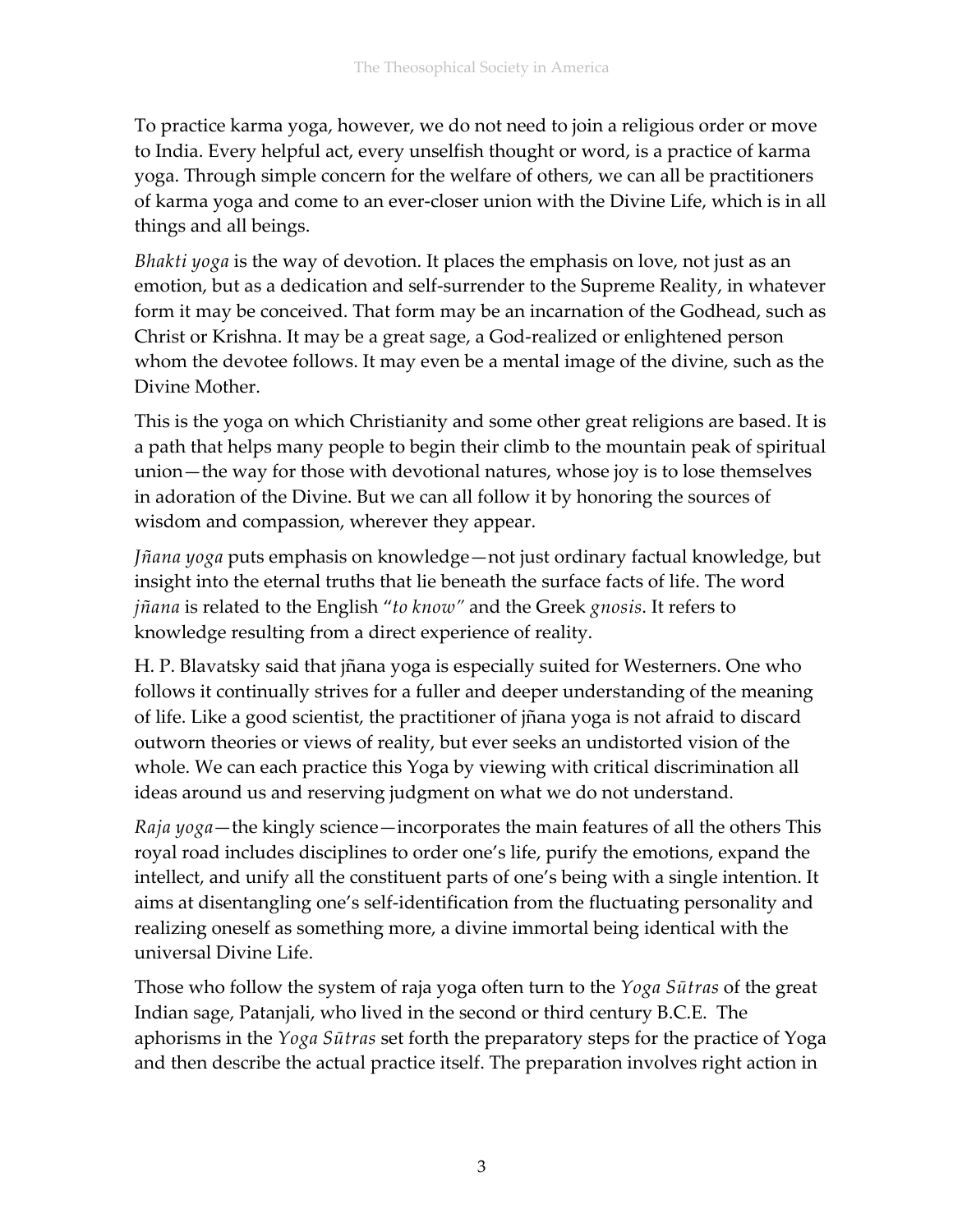thought, word, and deed—living by the ethical principles found in every religion and the physical discipline preliminary to Yoga proper.

The actual practice involves regular introspection by which the Self within may be realized. It begins with finding a quiet place, relaxing the body, and closing the windows of the senses, shutting oneself off for a time from the distractions of the world, and preparing oneself to take the transitional step of consciousness from external to internal states of awareness. It is not a practice to be undertaken sporadiccally but needs to be followed day after day, year after year, if it is to be done properly and to achieve results.

Patanjali laid great stress on the control and stilling of the mind. He even defined Yoga as "the restraint of the modifications of the mind," and for that purpose he prescribed three steps—concentration, meditation, and contemplation. Each merges into the other in practice, but they are described separately for the purpose of study.

It is necessary to begin with concentration because the mind does not want to settle down—it becomes filled with memories, desires, and all kinds of inconsequential reveries; it is disturbed by worries and details. The purpose of concentration is to help this restless mind focus on an object or idea and thus shut out all irrelevant and distracting thoughts. It is helpful to begin with some simple object of attention, physical or mental, and become completely intent on and absorbed in it.

From that state of concentration comes the next step, meditation, which is a regular flow of thought with regard to the object—whether it be a flower, an intangible quality, a great teacher, or an abstract idea. Meditation is a deeper process than concentration and leads to a state in which one enters into and realizes and becomes that upon which one is thinking. In this way one goes beyond mere images and forms and identifies with the life within.

Then comes the climactic state of contemplation, when one is no longer concerned with an object or idea or being, but passes beyond it to a state of utter stillness (a dynamic, not a passive state). Then—from the spiritual Self into the mortal mind there may come a flash of illumination and insight, or a deep sense of unity and oneness.

The experience of contemplation is much more than an emotive feeling or perception of the sort that can be artificially induced. It brings the realization of wholeness and dynamic peace. It does not bypass consciousness or self-control, but transforms the person and brings an illumination and inner certainty that can be of great practical help in daily life.

The ultimate goal of Yoga—union with the Supreme Spirit—is called *samadhi* or (in Zen Buddhism) *satori* or (in Christian mysticism) "God-consciousness." Regardless